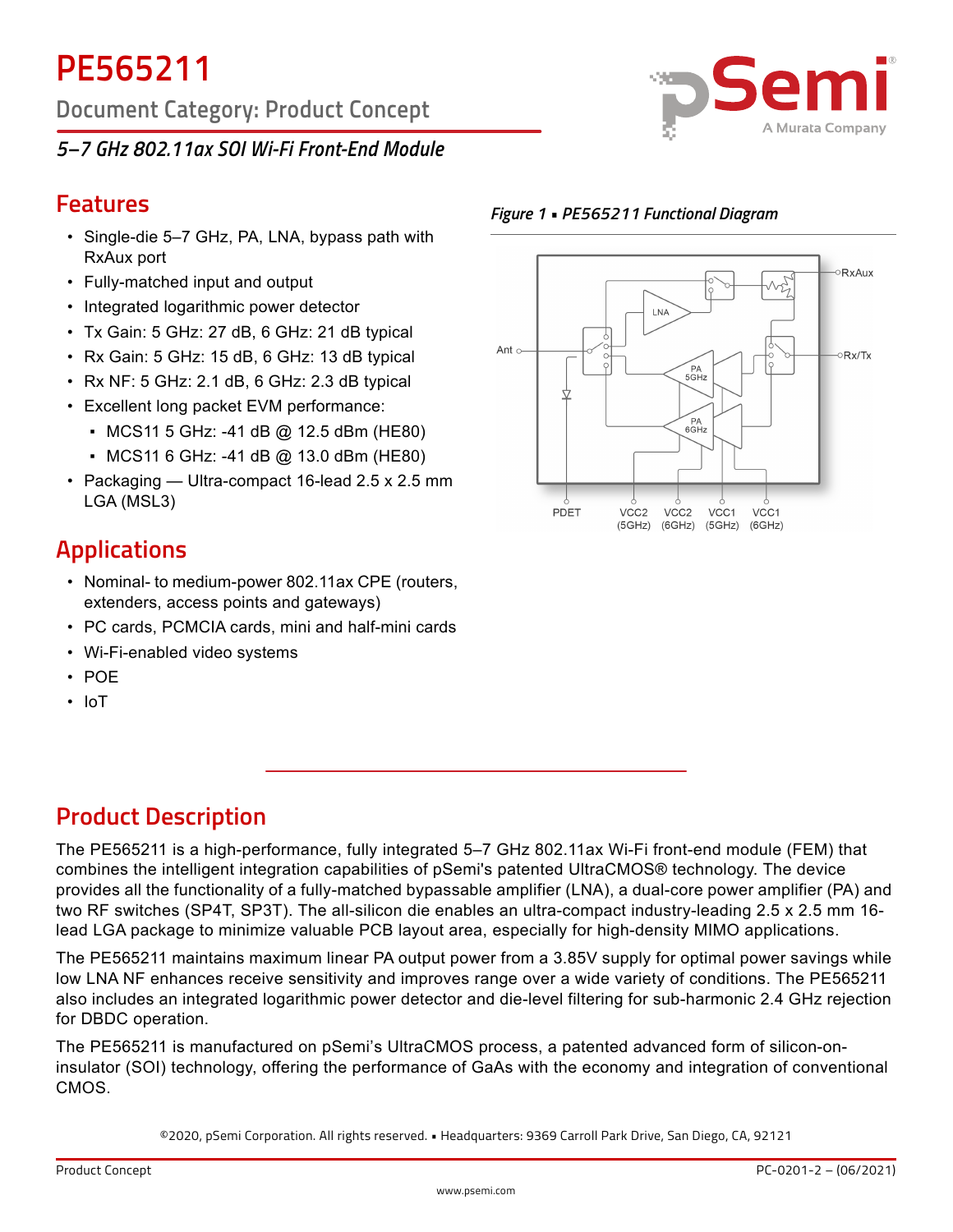

# **Recommended Operating Conditions**

**Table 1** lists the recommending operating conditions for the PE565211. Devices should not be operated outside the operating conditions listed below.

*Table 1 • Recommended Operating Conditions for PE565211*

| <b>Parameter</b>         | <b>Condition</b> | <b>Min</b> | <b>Typ</b> | <b>Max</b> | <b>Unit</b> |
|--------------------------|------------------|------------|------------|------------|-------------|
| <b>Operating Voltage</b> |                  | 3.0        | 3.85       | 5.0        | V           |
| <b>Sleep Current</b>     |                  |            |            | 20         | μA          |
| Switching Time (LNA)     |                  |            | 200        | 400        | ns          |
| Switching Time (PA)      |                  |            | 200        | 400        | ns          |
| Control Logic High       |                  | 1.08       | 1.8        | 1.98       | V           |
| Control Logic Low        |                  |            | 0.2        | 0.45       | V           |
| Operating temperature    |                  | $-40$      | 25         | $+85$      | C           |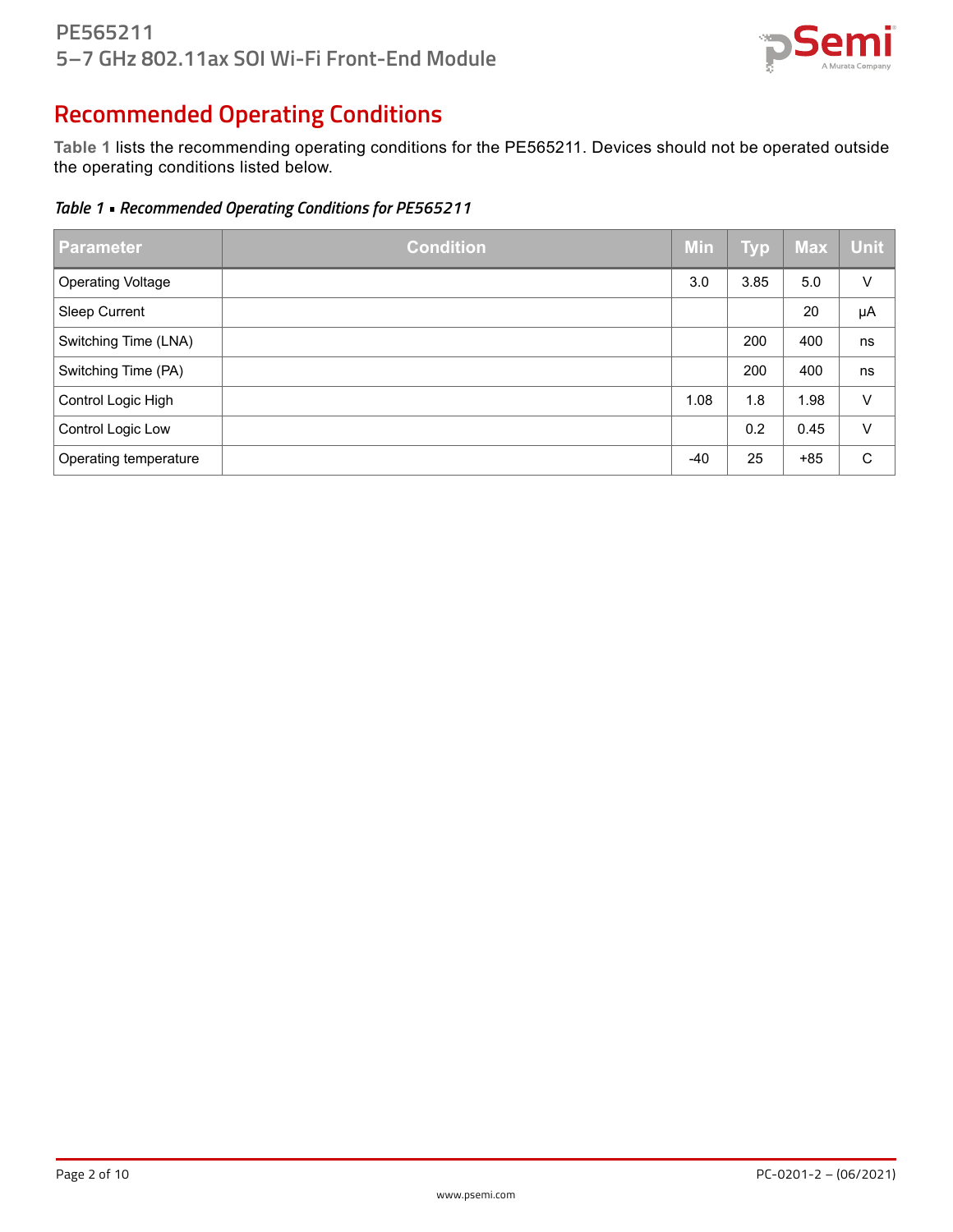

# **Electrical Specifications**

**Table 2** provides the PE565211 key electrical specifications @ 3.85V, +25 °C, unless otherwise specified.

| <b>Parameter</b>                 | <b>Condition</b>                                   | <b>Min</b> | <b>Typ</b>  | <b>Max</b> | <b>Unit</b>        |
|----------------------------------|----------------------------------------------------|------------|-------------|------------|--------------------|
| Tx Low-band (5-6 GHz)            |                                                    |            |             |            |                    |
| Frequency Range                  |                                                    | 5150       |             | 5950       | <b>MHz</b>         |
| PA Gain                          | At EVM POUT                                        |            | 27          |            | dB                 |
| PA Gain Variation                | Over 160 MHz channel                               |            | 0.1         |            | dB                 |
|                                  | 3660-3900 MHz, small signal                        |            | 19          |            | dB                 |
| Out-of-Band Gain                 | 4400-5000 MHz, small signal                        |            | 27          |            | dB                 |
|                                  | +/- 170 MHz offset                                 |            | $-116$      |            | dBm/<br>Hz         |
| Out-of-Band Noise Density        | +/- 290 MHz offset                                 |            | $-116$      |            | dBm/<br>Hz         |
|                                  | $EVM < -30 dB$                                     |            | 21          |            | dB                 |
|                                  | EVM <- 35 dB                                       |            | 17          |            | dB                 |
| 80 MHz 1024Q Linear Power (EVM)  | EVM <- 38 dB                                       |            | 15          |            | dB                 |
|                                  | $EVM < -41 dB$                                     |            | 12.5        |            | dB                 |
|                                  | $EVM < -50$ dB                                     |            | <b>PASS</b> |            | dB                 |
|                                  | $EVM < -30 dB$                                     |            | 21          |            | dB                 |
|                                  | EVM <- 35 dB                                       |            | 16          |            | dB                 |
| 160 MHz 1024Q Linear Power (EVM) | EVM <- 38 dB                                       |            | 13.5        |            | dB                 |
|                                  | $EVM < -41 dB$                                     |            | 11          |            | dB                 |
|                                  | EVM <- 50 dB                                       |            | <b>PASS</b> |            | dB                 |
| Harmonic                         | All harmonics with all rates, BWs at POUT = 20 dBm |            | $-37$       |            | dBm/<br><b>MHz</b> |
| Spectral Mask Margin (MCS0)      | Standard w/ 3dB margin @ POUT=21dBm                |            | 3.3         |            | dB                 |
|                                  | POUT=21 dBm                                        |            | 251         |            | mA                 |
|                                  | POUT=19 dBm                                        |            | 220         |            | mA                 |
| <b>Current Consumption</b>       | POUT=17.5 dBm                                      |            | 205         |            | mA                 |
|                                  | POUT=16.5 dBm                                      |            | 196         |            | mA                 |
|                                  | POUT=15.5 dBm                                      |            | 190         |            | mA                 |
|                                  | POUT=14.5 dBm                                      |            | 185         |            | mA                 |
| Tx High-band (6-7 GHz)           |                                                    |            |             |            |                    |
| <b>Frequency Range</b>           |                                                    | 5900       |             | 7150       | <b>MHz</b>         |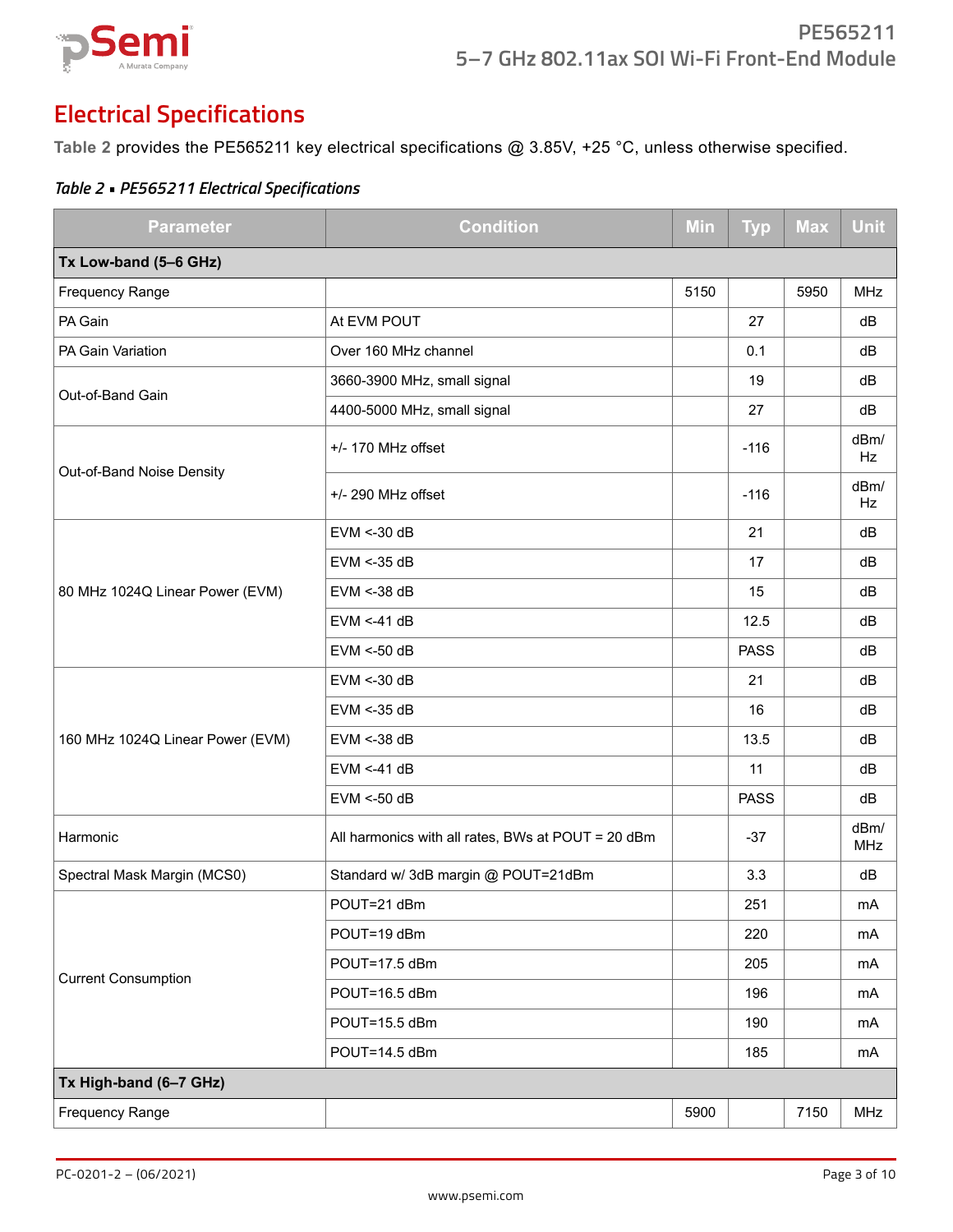### **PE565211 5–7 GHz 802.11ax SOI Wi-Fi Front-End Module**



| <b>Parameter</b>                 | <b>Condition</b>                                                 | <b>Min</b> | <b>Typ</b>  | <b>Max</b> | <b>Unit</b>        |
|----------------------------------|------------------------------------------------------------------|------------|-------------|------------|--------------------|
| PA Gain                          | At EVM POUT                                                      |            | 21.5        |            | dB                 |
| PA Gain Variation                | Over 160 MHz channel                                             |            | 0.2         |            | dB                 |
|                                  | 3660-3900 MHz, small signal                                      |            | $-3$        |            | dB                 |
| Out-of-Band Gain                 | 4400-5000 MHz, small signal                                      |            | 17          |            | dB                 |
|                                  | +/- 170 MHz offset                                               |            | $-116$      |            | dBm/<br>Hz         |
| Out-of-Band Noise Density        | $+/- 290$ MHz offset                                             |            | $-115$      |            | dBm/<br>Hz         |
|                                  | $EVM < -30 dB$                                                   |            | 21          |            | dB                 |
|                                  | EVM <- 35 dB                                                     |            | 16.5        |            | dB                 |
| 80 MHz 1024Q Linear Power (EVM)  | EVM <- 38 dB                                                     |            | 15          |            | dB                 |
|                                  | $EVM < -41 dB$                                                   |            | 13          |            | dB                 |
|                                  | $EVM < -50$ dB                                                   |            | <b>PASS</b> |            | dB                 |
|                                  | $EVM < -30 dB$                                                   |            | 21          |            | dB                 |
|                                  | EVM <- 35 dB                                                     |            | 15          |            | dB                 |
| 160 MHz 1024Q Linear Power (EVM) | EVM <- 38 dB                                                     |            | 13.5        |            | dB                 |
|                                  | $EVM < -41 dB$                                                   |            | 12          |            | dB                 |
|                                  | EVM <- 50 dB                                                     |            | <b>PASS</b> |            | dB                 |
| Harmonic                         | All harmonics with all rates, BWs at POUT = 20 dBm               |            | N/A         |            | dBm/<br><b>MHz</b> |
| Spectral Mask Margin (MCS0)      | Standard w/ 3 dB margin @ POUT=21 dBm                            |            | 2.7         |            | dB                 |
|                                  | POUT=21 dBm                                                      |            | 280         |            | mA                 |
|                                  | POUT=19 dBm                                                      |            | 220         |            | mA                 |
| <b>Current Consumption</b>       | POUT=17.5 dBm                                                    |            | 205         |            | mA                 |
|                                  | POUT=16.5 dBm                                                    |            | 210         |            | mA                 |
|                                  | POUT=15.5 dBm                                                    |            | 200         |            | mA                 |
|                                  | POUT=14.5 dBm                                                    |            | 190         |            | mA                 |
| Tx Low/High-band PDET (5-7GHz)   |                                                                  |            |             |            |                    |
| Detector Range                   |                                                                  | $-10$      |             | 21         | dBm                |
| Detector Output                  | noRF-21 dBm (measured at the peak of preamble of<br>OFDM packet) | 250        |             | 1250       | mV                 |
| Tx Low-band, 5G PDET             |                                                                  |            |             |            |                    |
| Linear Detector @ 0 dBm          |                                                                  |            | 370         |            | mV                 |
| Linear Detector @ 21 dBm         |                                                                  |            | 1030        |            | mV                 |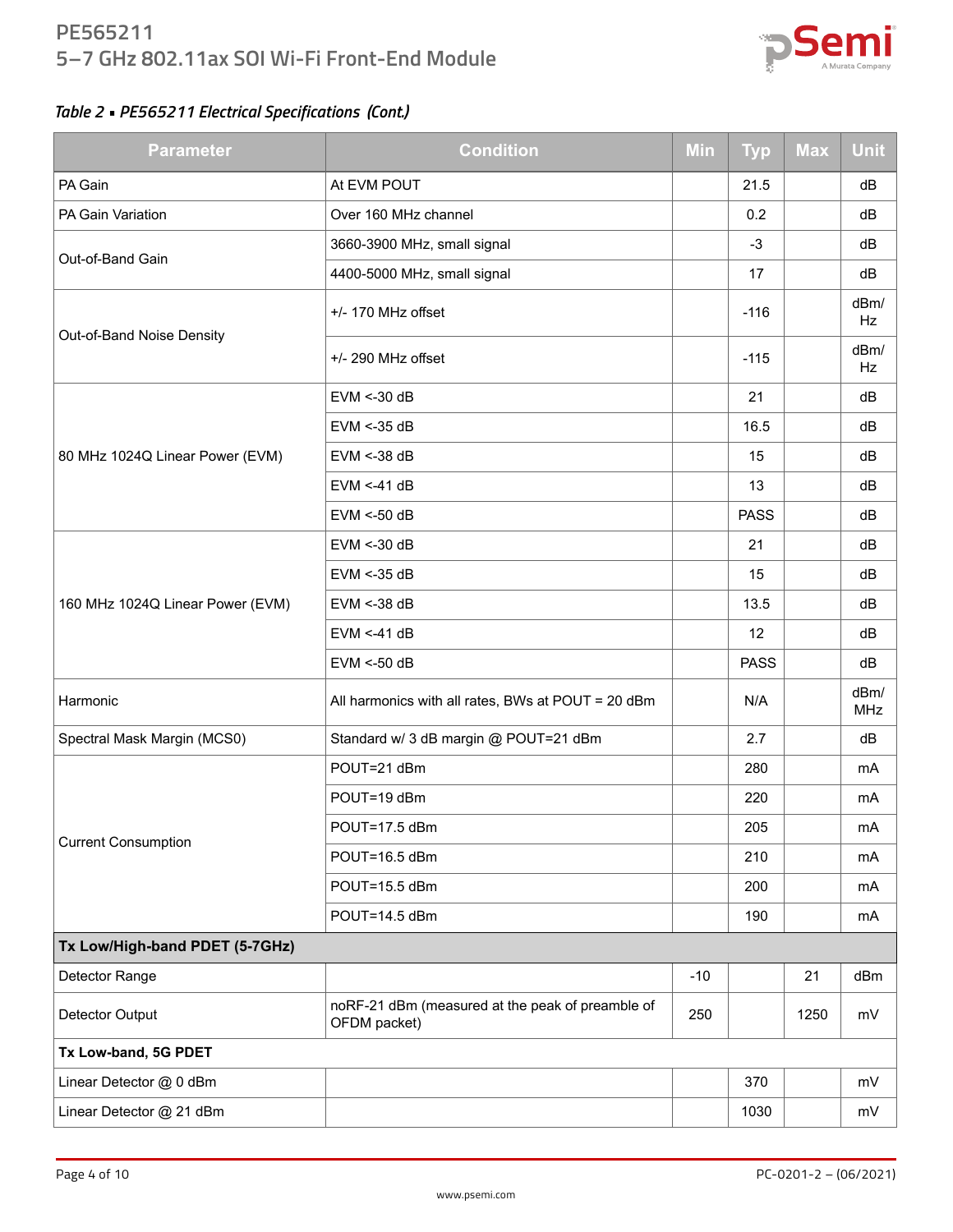

| <b>Parameter</b>                | <b>Condition</b>                    | <b>Min</b>  | <b>Typ</b>     | <b>Max</b> | <b>Unit</b> |
|---------------------------------|-------------------------------------|-------------|----------------|------------|-------------|
| Tx High-band, 6G PDET           |                                     |             |                |            |             |
| Linear Detector @ 0 dBm         |                                     |             | 350            |            | mV          |
| Linear Detector @ 21 dBm        |                                     |             | 1000           |            | mV          |
| Power Detector Output Impedance |                                     |             |                | 5          | kΩ          |
| Power Detector Output Impedance |                                     | $\sqrt{5}$  |                |            | MΩ          |
| Detector BW                     |                                     | $\mathbf 1$ |                | 3          | <b>MHz</b>  |
| Rx Low-band (5-6 GHz)           |                                     |             |                |            |             |
| <b>Frequency Range</b>          |                                     | 5150        |                | 5950       | <b>MHz</b>  |
| Rx Aux to Tx/Rx Isolation       | All Rx and RxAux modes              |             | 10             |            | dB          |
| <b>High Gain Mode</b>           |                                     |             |                |            |             |
| Gain                            |                                     |             | 14             |            | dB          |
| Gain                            | At 2400-2500 MHz (Out-of-band gain) |             | $-34$          |            | dB          |
| Gain variation                  | Over 160 MHz channel                |             | 0.2            |            |             |
| Noise Figure                    |                                     |             | 2.1            |            | dB          |
| Input Return Loss               |                                     |             | 4              |            | dB          |
| Output Return Loss              |                                     |             | 4              |            | dB          |
| Input IP3                       |                                     |             | $-7$           |            | dBm         |
| Input P1dB                      |                                     |             | $-10$          |            | dBm         |
| <b>LNA Bias Current</b>         |                                     |             | 11             |            | mA          |
| <b>Bypass Mode</b>              |                                     |             |                |            |             |
| Gain                            |                                     |             | $-5.9$         |            | dB          |
| Input Return Loss               |                                     |             | 8              |            | dB          |
| Output Return Loss              |                                     |             | $\overline{7}$ |            | dB          |
| Input IP3                       |                                     |             | 45             |            | dBm         |
| Input P1dB                      |                                     |             | 31             |            | dBm         |
| Current                         |                                     |             | 19             |            | μA          |
| RxAux Low-band (5-6 GHz)        |                                     |             |                |            |             |
| Frequency Range                 |                                     | 5150        |                | 5950       | <b>MHz</b>  |
| Rx Aux to Tx/Rx Isolation       | All Rx and RxAux modes              |             | $10\,$         |            | dB          |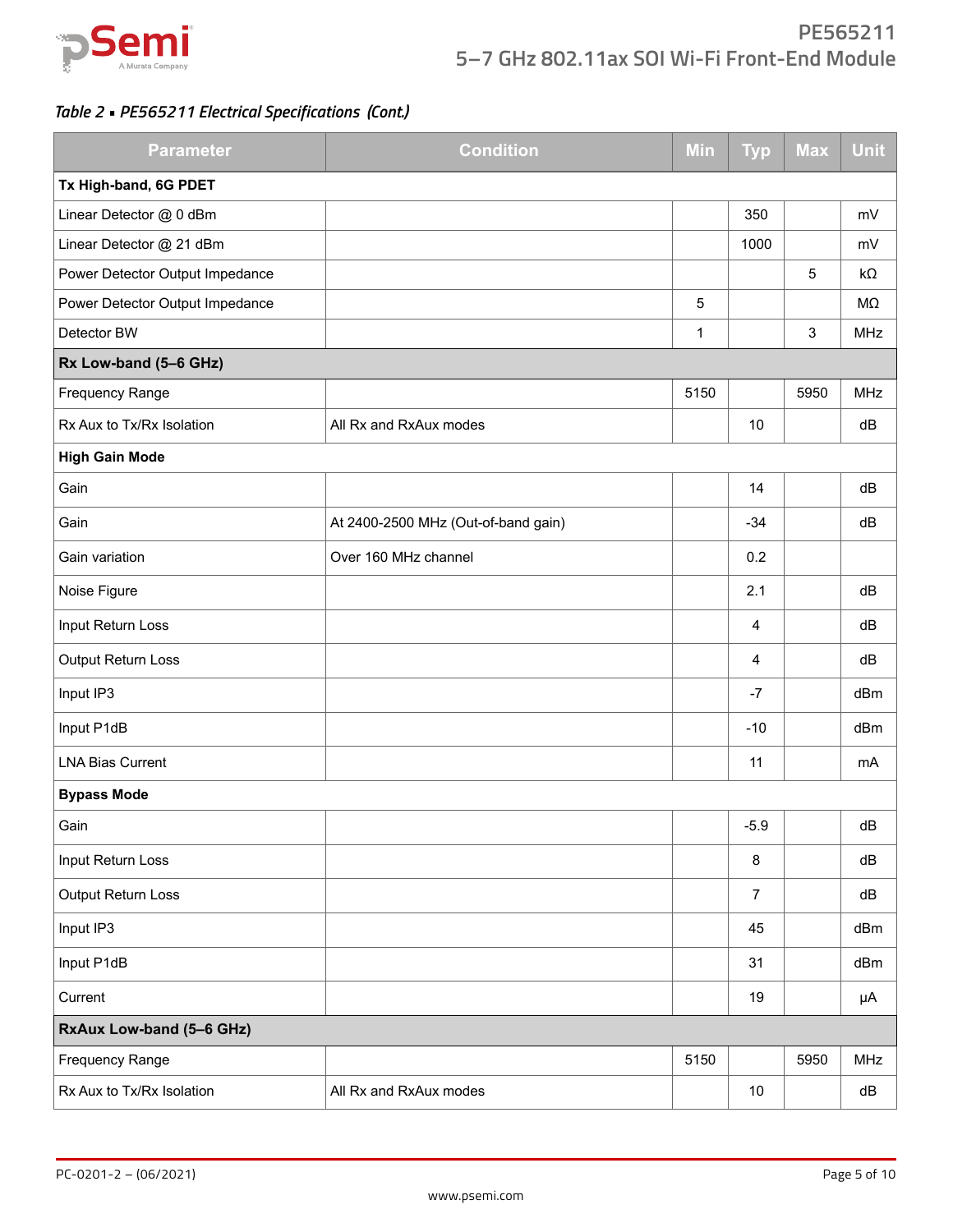### **PE565211 5–7 GHz 802.11ax SOI Wi-Fi Front-End Module**



| <b>Parameter</b>          | <b>Condition</b>                    | <b>Max</b> | <b>Unit</b> |      |            |
|---------------------------|-------------------------------------|------------|-------------|------|------------|
| <b>High Gain Mode</b>     |                                     |            |             |      |            |
| Gain                      |                                     |            | 15          |      | dB         |
| Gain                      | At 2400-2500 MHz (Out-of-band gain) |            | $-34$       |      | dB         |
| <b>Gain Variation</b>     | Over 160 MHz channel                |            | 0.2         |      |            |
| Noise Figure              |                                     |            | 2.1         |      | dB         |
| Input Return Loss         |                                     |            | 4           |      | dB         |
| Output Return Loss        |                                     |            | 5           |      | dB         |
| Input IP3                 |                                     |            | $-7$        |      | dBm        |
| Input P1dB                |                                     |            | $-10$       |      | dBm        |
| <b>Saturation Power</b>   |                                     |            |             |      | dBm        |
| <b>LNA Bias Current</b>   |                                     |            | 11          |      | mA         |
| <b>Bypass Mode</b>        |                                     |            |             |      |            |
| Gain                      |                                     |            | $-5.5$      |      | dB         |
| Input Return Loss         |                                     |            | $\bf 8$     |      | dB         |
| Output Return Loss        |                                     |            | 10          |      | dB         |
| Input IP3                 |                                     |            | 45          |      | dBm        |
| Input P1dB                |                                     |            | 31          |      | dBm        |
| Current                   |                                     |            | 19          |      | μA         |
| Rx High-band (6-7 GHz)    |                                     |            |             |      |            |
| <b>Frequency Range</b>    |                                     | 5900       |             | 7150 | <b>MHz</b> |
| Rx Aux to Tx/Rx Isolation | All Rx and RxAux modes              |            | 13          |      | dB         |
| <b>High Gain Mode</b>     |                                     |            |             |      |            |
| Gain                      |                                     |            | 13          |      | dB         |
| Gain                      | At 2400-2500 MHz (Out-of-band gain) |            | $-34$       |      | dB         |
| Gain Variation            | Over 160 MHz channel                |            | 0.2         |      |            |
| Noise Figure              |                                     |            | 2.1         |      | ${\sf dB}$ |
| Input Return Loss         |                                     |            | $10\,$      |      | dB         |
| Output Return Loss        |                                     |            | 6           |      | dB         |
| Input IP3                 |                                     |            | $-7$        |      | dBm        |
| Input P1dB                |                                     |            | $-15$       |      | dBm        |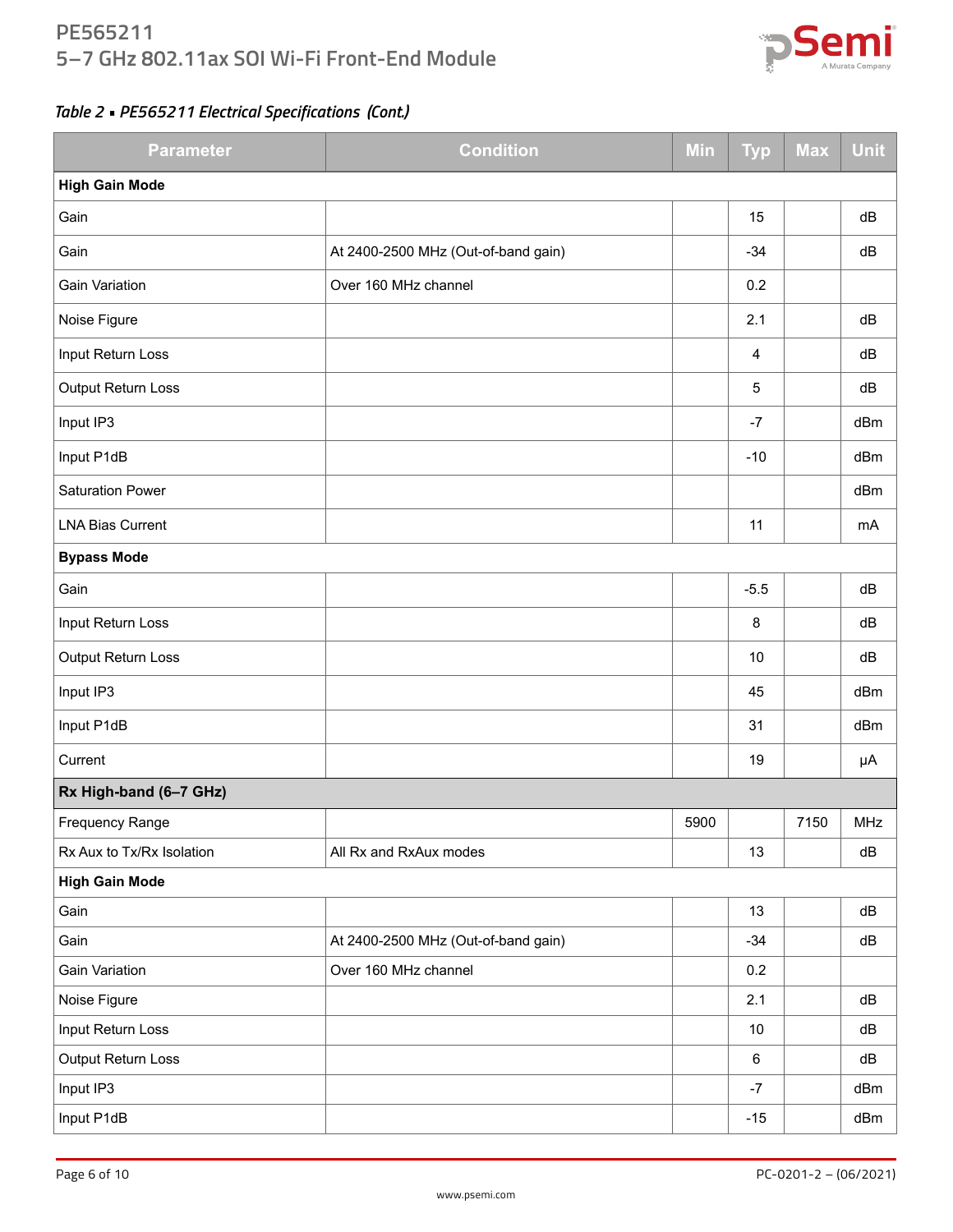

### **PE565211 5–7 GHz 802.11ax SOI Wi-Fi Front-End Module**

| <b>Parameter</b>          | <b>Condition</b>                    | Min  | <b>Typ</b> | <b>Max</b> | Unit       |
|---------------------------|-------------------------------------|------|------------|------------|------------|
| <b>Saturation Power</b>   |                                     |      | <b>TBD</b> |            | dBm        |
| <b>LNA Bias Current</b>   |                                     |      | 11         |            | mA         |
| <b>Bypass Mode</b>        |                                     |      |            |            |            |
| Gain                      |                                     |      | $-7$       |            | dB         |
| Input Return Loss         |                                     |      | 8          |            | dB         |
| Output Return Loss        |                                     |      | 10         |            | dB         |
| Input IP3                 |                                     |      | 45         |            | dBm        |
| Input P1dB                |                                     |      | 31         |            | dBm        |
| Current                   |                                     |      | 19         |            | μA         |
| RxAux High-band (6-7 GHz) |                                     |      |            |            |            |
| <b>Frequency Range</b>    |                                     | 5900 |            | 7150       | <b>MHz</b> |
| Rx Aux to Tx/Rx Isolation | All Rx and RxAux modes              |      | 13         |            | dB         |
| <b>High Gain Mode</b>     |                                     |      |            |            |            |
| Gain                      |                                     |      | 13         |            | dB         |
| Gain                      | At 2400-2500 MHz (Out-of-band gain) |      | $-34$      |            | dB         |
| <b>Gain Variation</b>     | Over 160 MHz channel                |      | 0.2        |            |            |
| Noise Figure              |                                     |      | 2.1        |            | dB         |
| Input Return Loss         |                                     |      | 10         |            | dB         |
| Output Return Loss        |                                     |      | 12         |            | dB         |
| Input IP3                 |                                     |      | $-7$       |            | dBm        |
| Input P1dB                |                                     |      | $-15$      |            | dBm        |
| <b>LNA Bias Current</b>   |                                     |      | 11         |            | mA         |
| <b>Bypass Mode</b>        |                                     |      |            |            |            |
| Gain                      |                                     |      | $-5.5$     |            | dB         |
| Input Return Loss         |                                     |      | $10\,$     |            | ${\sf dB}$ |
| Output Return Loss        |                                     |      | 15         |            | ${\sf dB}$ |
| Input IP3                 |                                     |      | 45         |            | dBm        |
| Input P1dB                |                                     |      | 31         |            | dBm        |
| Current                   |                                     |      | 19         |            | μA         |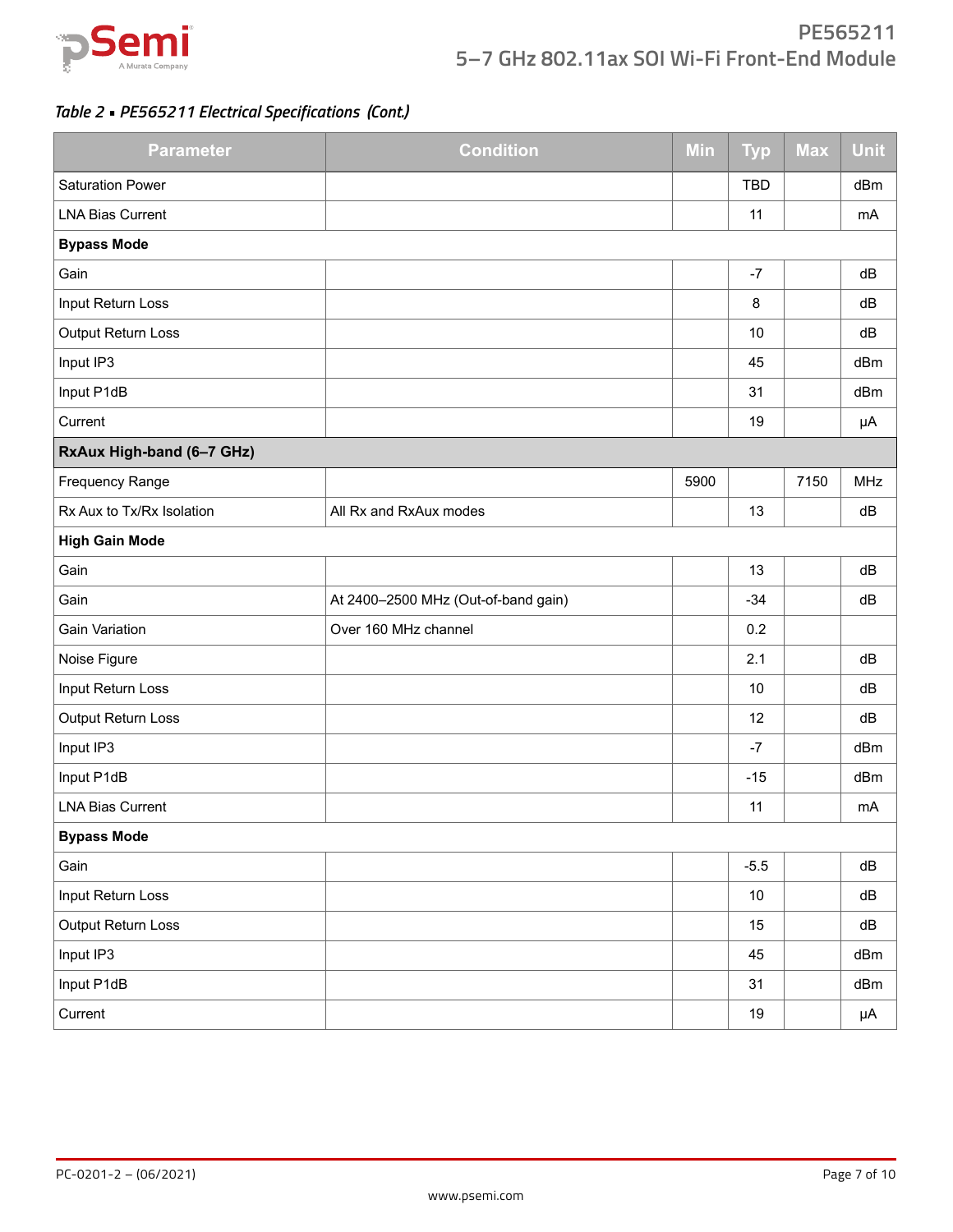

## **Truth Table**

**Table 3** provides the control logic truth table for the PE565211.

### *Table 3 • Truth Table for PE565211*

| Operating<br><b>Mode</b> | VC <sub>0</sub> | VC <sub>1</sub> | VC <sub>2</sub> | VC <sub>3</sub> | <b>PATH</b><br><b>ANT-TX</b> | <b>PATH</b><br><b>ANT-RX</b> | <b>LNA</b> | <b>PA High</b><br><b>Band</b> | <b>PA Low</b><br><b>Band</b> |
|--------------------------|-----------------|-----------------|-----------------|-----------------|------------------------------|------------------------------|------------|-------------------------------|------------------------------|
| <b>TxH</b>               |                 | $\Omega$        |                 | X               | <b>ON</b>                    | <b>OFF</b>                   | <b>OFF</b> | <b>ON</b>                     | <b>OFF</b>                   |
| Rx LNA                   | 1               | $\mathbf{0}$    | $\Omega$        | X               | <b>OFF</b>                   | <b>ON</b>                    | ON         | <b>OFF</b>                    | <b>OFF</b>                   |
| Rx Bypass                |                 |                 | $\Omega$        | X               | <b>OFF</b>                   | <b>ON</b>                    | <b>OFF</b> | <b>OFF</b>                    | <b>OFF</b>                   |
| <b>TxL</b>               | 1               |                 |                 | X               | <b>ON</b>                    | <b>OFF</b>                   | <b>OFF</b> | <b>OFF</b>                    | <b>ON</b>                    |
| RxAux LNA On             | $\mathbf 0$     | $\mathbf{0}$    | $\mathbf{0}$    | 1               | <b>OFF</b>                   | <b>ON</b>                    | ON         | <b>OFF</b>                    | <b>OFF</b>                   |
| RxAux Bypass             | 0               | 0               | $\mathbf{0}$    | 0               | <b>OFF</b>                   | <b>ON</b>                    | <b>OFF</b> | <b>OFF</b>                    | <b>OFF</b>                   |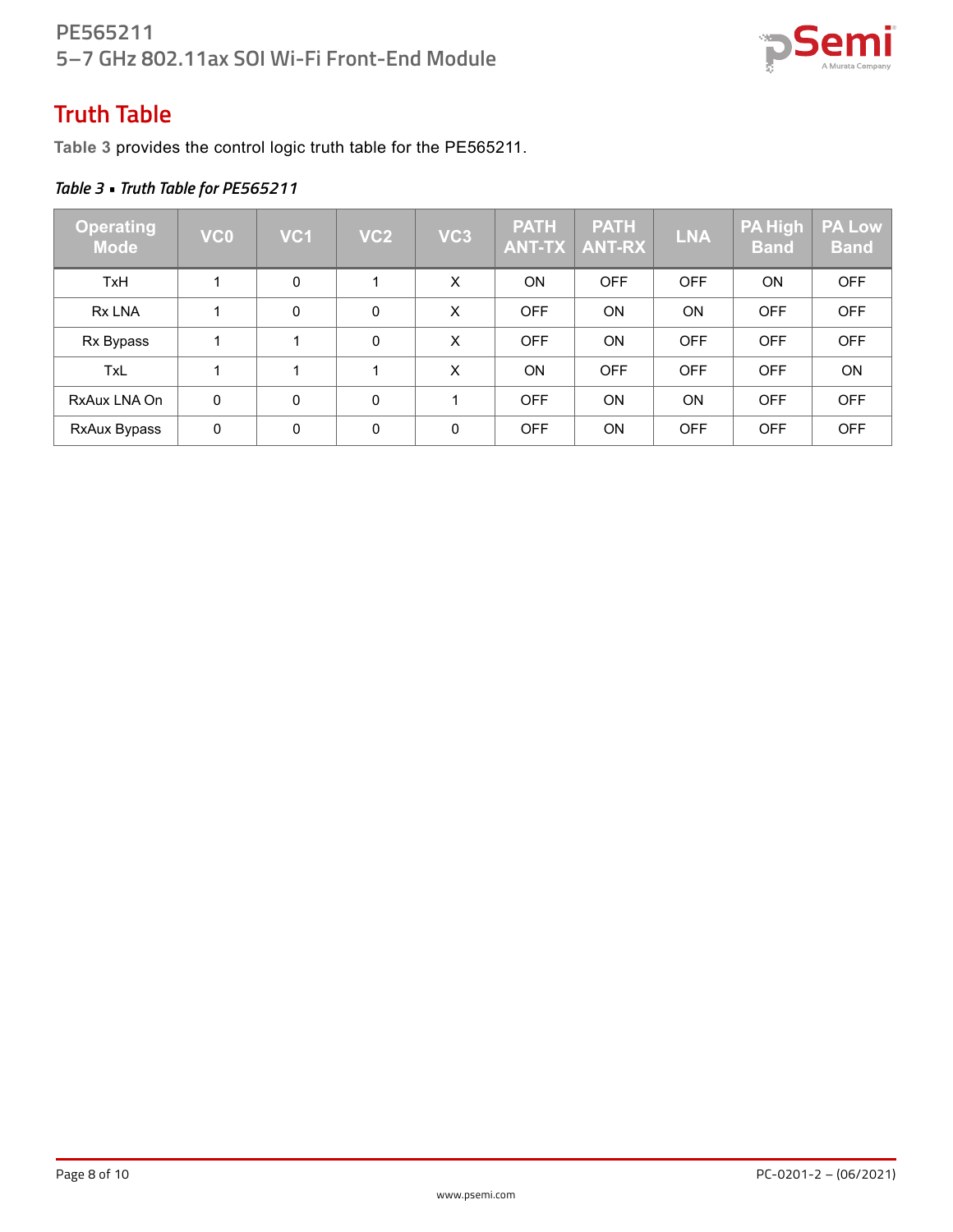

## **Pin Information**

This section provides pinout information for the PE565211. **Figure 2** shows the pin map of this 2.5 × 2.5 mm device for the available package.

#### *Figure 2 • Pin Configuration (Top View)*